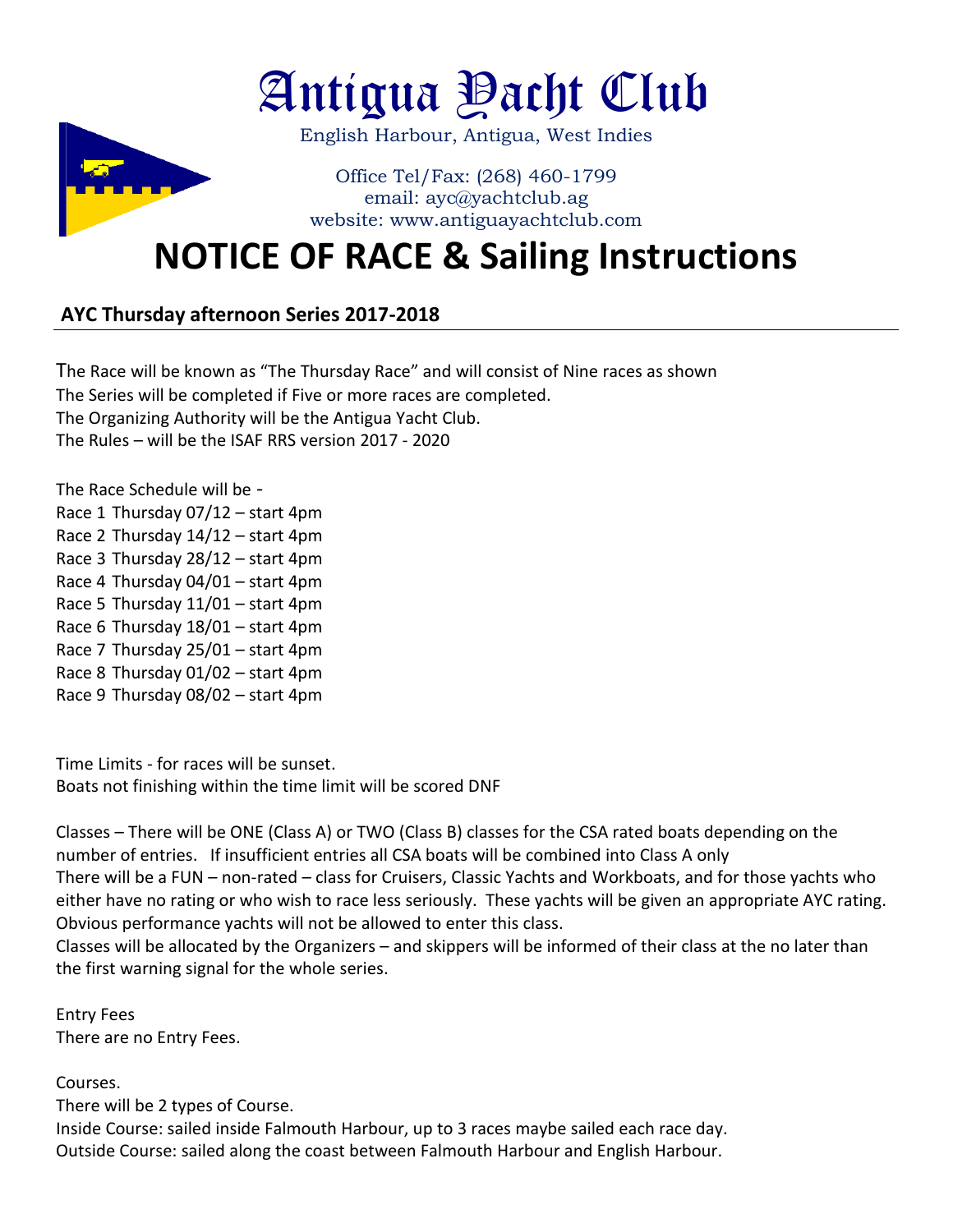The actual course to be sailed for any race will be notified by the committee boat / race officer by flag, hail or radio.

Start and Finish line will be the same, Inside Falmouth Harbour.

Scoring - Will be RRS Appendix A, Scoring LOW POINT System – amended as follows: -

For days when we sail multiple races on the inside course each race shall be scored as follows and the lowest score shall be the winner for that day. The series score for the day will be the place of the day not the points of the day.

Finishing - points equal to finishing place in that race

DNF - points equal to ONE more than the score of the last boat to finish in that race

DSQ - points equal to TWO more than the score of the last boat to finish in that race

DNC - ditto DSQ

DNF, DSQ, DNC – ditto above.

The winner of the series will be the lowest score out of any five races. Any yacht which has a DSQ in her score must count it.

Prizes.

For Class A, The Series Prize is a New Trophy and will be a perpetual yacht club trophy called the "RIPTIDE MEMORIAL TROPHY" the trophy is a half model of Commodore Jol Byerley's Olson 30 "RIPTIDE" the most Thursday Race winning yacht in Antigua Yacht Club History. The Trophy will be engraved with the name of the winning yacht and the year. This trophy is presented by Richard and Carol Archer and is to remain at the club in perpetuity.

Additional daily prizes (bottles of rum) – Sponsored by AYC - will be presented for the class winners of each days racing.

There maybe other prizes as well depending on sponsorship and number of entries.

RATINGS: For classes A and B current 2017 CSA ratings will be used. If a boat has an outdated rating it 'may' be accepted after updating by the organizers. Ratings prior to 2013 are unlikely to be accepted – these boats may then race in the fun class. However, performance boats will not be accepted into this class. Boats in the non-CSA classes will be given an appropriate AYC club rating to properly assess their true

performance. If there are any obvious errors in allocated ratings, then the organizers have the right to change the rating after day 1 or after day 2 to compensate – but not retrospectively.

A daily Race Progressive handicap system may also be used on an experimental basis.

Starting Procedure - Will be in accordance with RRS 26 (5: 4 : 1 : Go)

The First WARNING (5 mins.) signal for the day will be at 5 mins. prior to the advertised time of START An ATTENTION sound signal 'may' be given 1 minute beforehand (ie.at 6 mins. before FIRST start)

Fun / Cruiser Class will start first – Warning signal is a RED Flag

Class B will start second - Warning signal is a YELLOW Flag

Class A will start last **- Warning signal is a GREEN Flag** 

The PREPARATORY (4 mins.) signal for each class will be indicated by the raising of flag P (or a solid BLUE Flag) which is dropped at 1 minute prior to the start. The Class Warning and P Flags are lowered at the start. A sound signal 'may' also be given to draw attention to the flags.